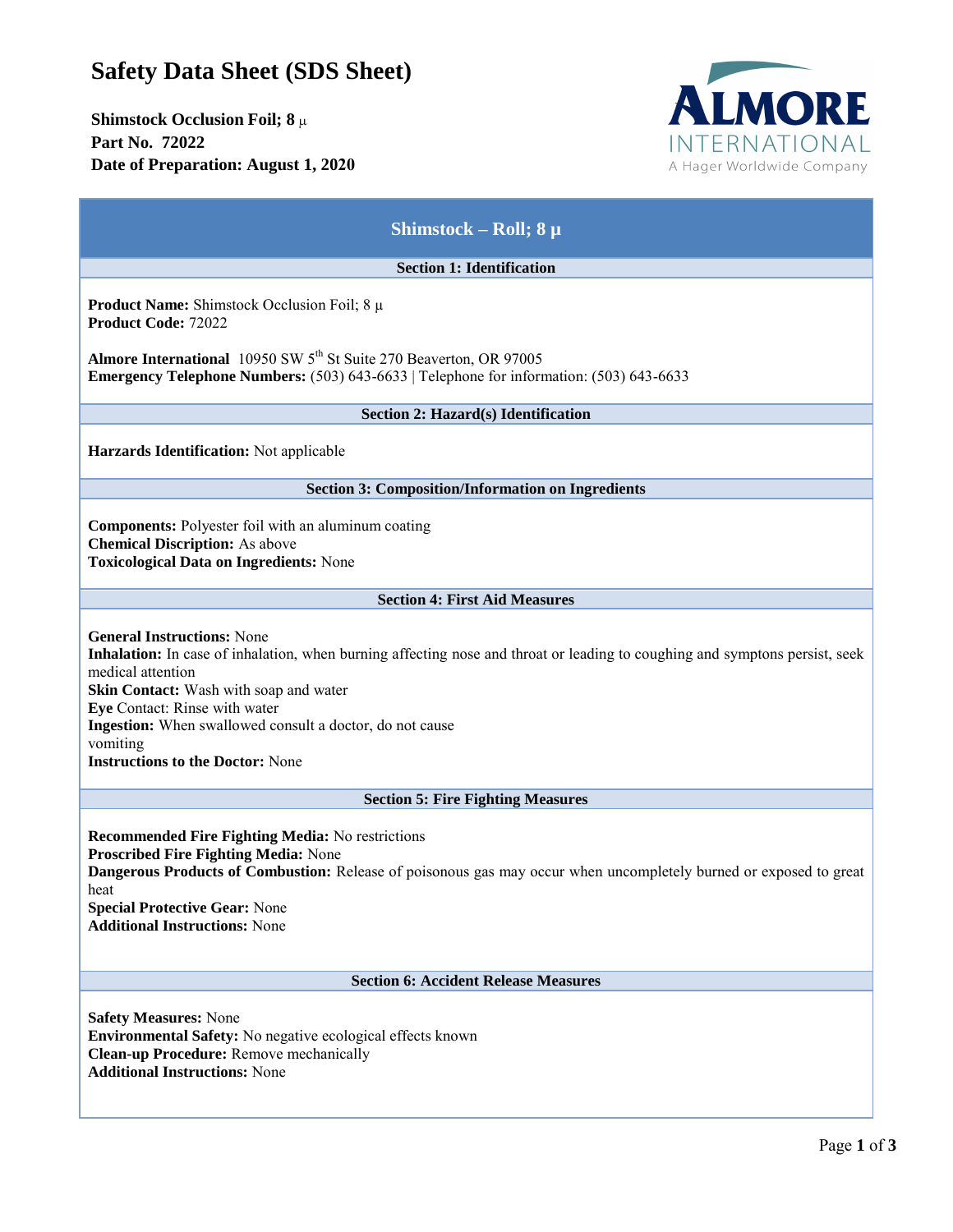| <b>Section 7: Handling and Storage</b>                                                                                                                                                                                                                                                                                                                                                                                                                                                                                  |
|-------------------------------------------------------------------------------------------------------------------------------------------------------------------------------------------------------------------------------------------------------------------------------------------------------------------------------------------------------------------------------------------------------------------------------------------------------------------------------------------------------------------------|
| Handling: For professional dental use only<br>Storage: Store in a cool and dry place                                                                                                                                                                                                                                                                                                                                                                                                                                    |
| <b>Section 8: Exposure Controls / Personal Protection</b>                                                                                                                                                                                                                                                                                                                                                                                                                                                               |
| <b>Engineering Controls: None</b><br><b>Components with Specific Tolerances: None</b><br><b>Personal Protection: None</b>                                                                                                                                                                                                                                                                                                                                                                                               |
| <b>Section 9: Physical and Chemical Properties</b>                                                                                                                                                                                                                                                                                                                                                                                                                                                                      |
| <b>Form:</b> Aluminum coated foil.<br>Color: metallic<br><b>Odor: Odorless</b><br>Volatility: Not applicable for prescribed use.<br>Melting Point: $>250$ °C<br><b>Auto-Ignition Temperature: None</b><br>Danger of Explosion: None<br>Flash Point: None<br>Density at 20 °C: 1,385-1,395g/cm3<br>Solubility in Water at 20 °C: Insoluble<br>pH: Not applicable<br>Viscosity: Not Applicable<br>Critical temperature: Inflammable at @ 400°C<br><b>Thermic degradation:</b> None<br><b>Additional Information: None</b> |
| <b>Section 10: Stability and Reactivity</b>                                                                                                                                                                                                                                                                                                                                                                                                                                                                             |
| <b>Stability:</b> Keep away from heat<br>Incompatibility with Various Substances: Avoid contact with strong oxidizable and organic solvents<br>Dangerous By-Products: Not applicable for prescribed use<br><b>Additional Information: None</b>                                                                                                                                                                                                                                                                          |
| <b>Section 11: Toxicological Information</b>                                                                                                                                                                                                                                                                                                                                                                                                                                                                            |
| <b>Acute Toxicity:</b> Not applicable for prescribed sue<br><b>Chronic Toxicity: None</b>                                                                                                                                                                                                                                                                                                                                                                                                                               |
| <b>Section 12: Ecological Information</b>                                                                                                                                                                                                                                                                                                                                                                                                                                                                               |
| Toxicity of the Products of Biodegradation: None<br><b>Reaction in Environmental Compartments:</b> Not applicable<br><b>Ecotoxicity: None</b><br><b>Additional Ecological Information:</b> Critical for water                                                                                                                                                                                                                                                                                                           |
| Section 13: Disposal Considerations*                                                                                                                                                                                                                                                                                                                                                                                                                                                                                    |
| <b>Consult regional or local authorities</b>                                                                                                                                                                                                                                                                                                                                                                                                                                                                            |